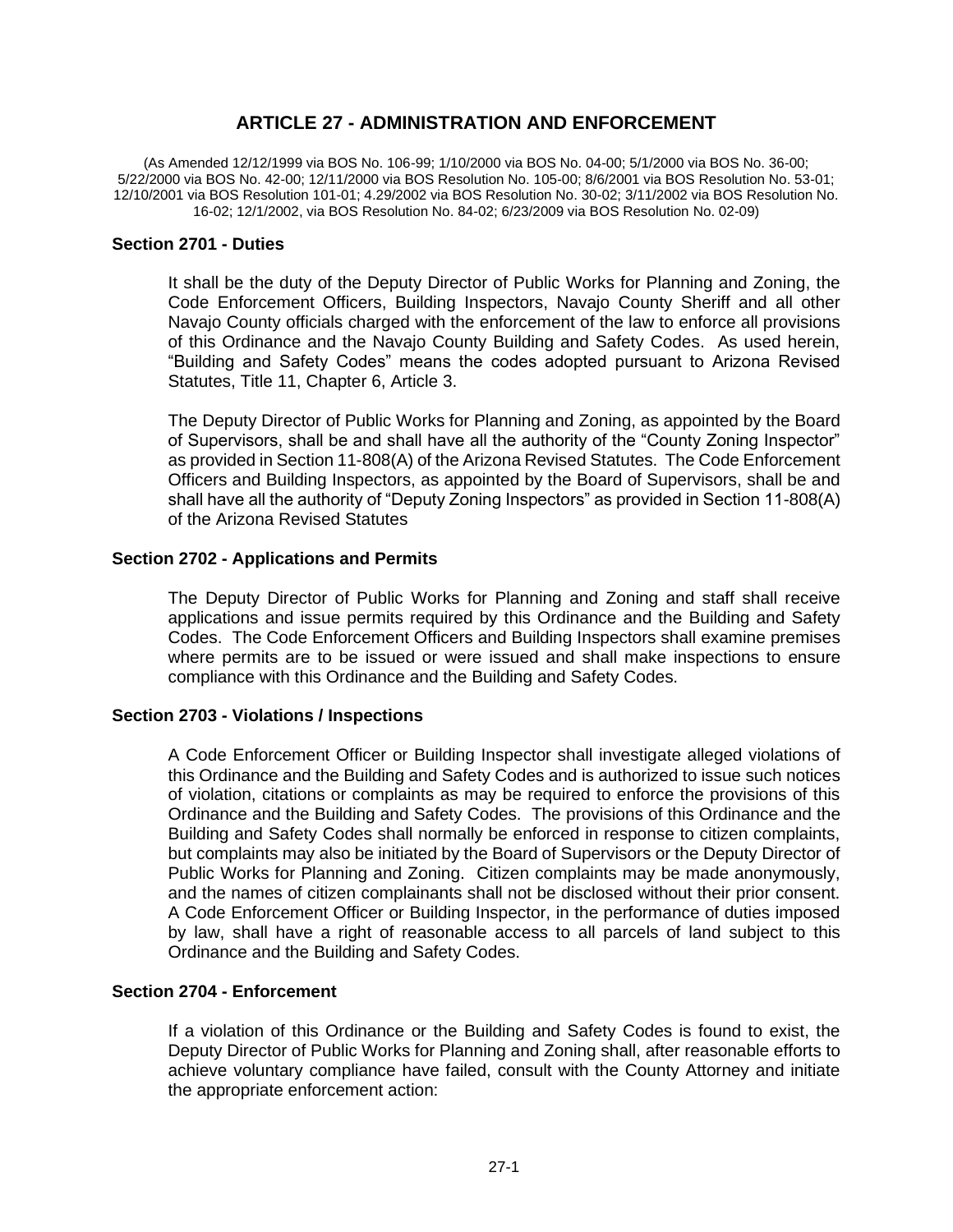- 1. Administrative enforcement (Hearing Officer procedure) pursuant to A.R.S. §§ 11- 808 and 11-866.
- 2. Nuisance abatement pursuant to A.R.S. § 11-268 and Article 24 of this Ordinance.
- 3. Civil enforcement (complaint for injunctive relief) in Justice Court or Superior Court.
- 4. Criminal prosecution pursuant to A.R.S. §§ 11-808 and 11-866 or other applicable statute(s).
- 5. Any other remedy authorized by law.
- 6. The pursuit of any of the foregoing enforcement actions shall not preclude other enforcement action(s) related to the same violation, facts or conditions; provided, however, that if an alleged violator is cited pursuant **TO THE** administrative enforcement procedure, the alleged violator shall not be subject to a criminal charge arising out of the same facts.

## **Section 2705 - Administrative Enforcement (Hearing Officer)**

- 1. Pursuant to A.R.S. §§ 11-808 and 11-866, the office of the Navajo County Zoning Hearing Officer is hereby established.
- 2. One or more Zoning Hearing Officers shall be appointed by the Board of Supervisors to serve at the pleasure of the Board. A Hearing Officer may be an employee of Navajo County but shall not be an employee of the Public Works Department.
- 3. The Hearing Officer is authorized to hear and decide complaints alleging violations of this Ordinance, the Building and Safety Codes, and any other Navajo County ordinance or regulation specifically authorizing the Hearing Officer procedure.
- 4. In the performance of his or her duties, the Hearing Officer is authorized to administer oaths; issue subpoenas and summonses for the appearance of persons before the Hearing Officer; make any other orders necessary or appropriate for the determination and resolution of alleged violations; and, upon determining that a violation exists, to assess civil penalties as authorized by A.R.S. §§ 11-808 and 11-866 and this Ordinance or other applicable law.
- 5. The rules and procedures for administrative enforcement shall be set forth in Hearing Officer Rules and Procedures to be adopted and amended from time to time by resolution of the Board of Supervisors.

## **Section 2706 - Penalties**

1. Pursuant to A.R.S. §§ 11-808 and 11-866, a violation of this Ordinance or the Building and Safety Codes is punishable upon conviction as a class 2 misdemeanor.